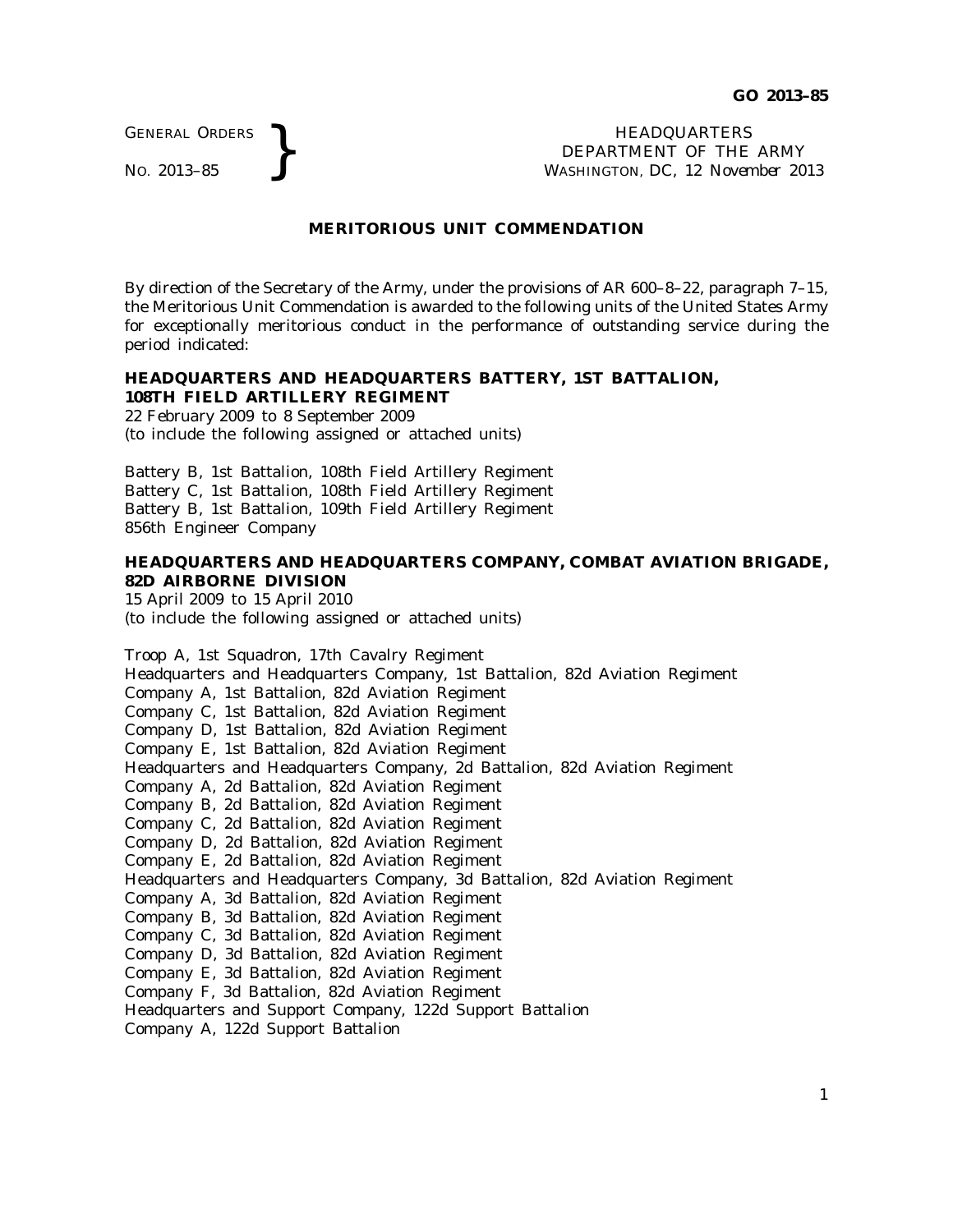Company B, 122d Support Battalion Company C, 122d Support Battalion 95th Engineer Detachment (1 August 2009 to 15 April 2010) 508th Engineer Detachment (1 August 2009 to 15 April 2010) 514th Engineer Detachment (1 August 2009 to 15 April 2010) 520th Engineer Detachment (1 August 2009 to 15 April 2010) 524th Engineer Detachment (1 August 2009 to 15 April 2010) Headquarters and Headquarters Company, 5th Battalion, 158th Aviation Regiment (1 September 2009 to 15 April 2010) Company A, 5th Battalion, 158th Aviation Regiment (1 September 2009 to 15 April 2010) Company B, 5th Battalion, 158th Aviation Regiment (1 September 2009 to 15 April 2010) Company C, 5th Battalion, 158th Aviation Regiment (1 September 2009 to 15 April 2010) Company D, 5th Battalion, 158th Aviation Regiment (1 September 2009 to 15 April 2010) Company E, 5th Battalion, 158th Aviation Regiment (1 September 2009 to 15 April 2010) Company A, 2d Battalion, 159th Aviation Regiment (1 September 2009 to 15 April 2010)

# **HEADQUARTERS AND HEADQUARTERS COMPANY, SPECIAL TROOPS BATTALION, 1ST BRIGADE COMBAT TEAM, 1ST CAVALRY DIVISION**

29 November 2006 to 10 January 2008 (to include the following assigned or attached units)

Company A, Special Troops Battalion, 1st Brigade Combat Team, 1st Cavalry Division Company B, Special Troops Battalion, 1st Brigade Combat Team, 1st Cavalry Division

### **HEADQUARTERS AND HEADQUARTERS COMPANY, SPECIAL TROOPS BATTALION, 1ST BRIGADE COMBAT TEAM, 4TH INFANTRY DIVISION**

9 March 2008 to 15 March 2009

(to include the following assigned or attached units)

Company A, Special Troops Battalion, 1st Brigade Combat Team, 4th Infantry Division Company B, Special Troops Battalion, 1st Brigade Combat Team, 4th Infantry Division Company D, 404th Civil Affairs Battalion (3 July 2008 to 15 March 2009) Detachment, 312th Psychological Operations Company (14 April 2008 to 28 October 2008)